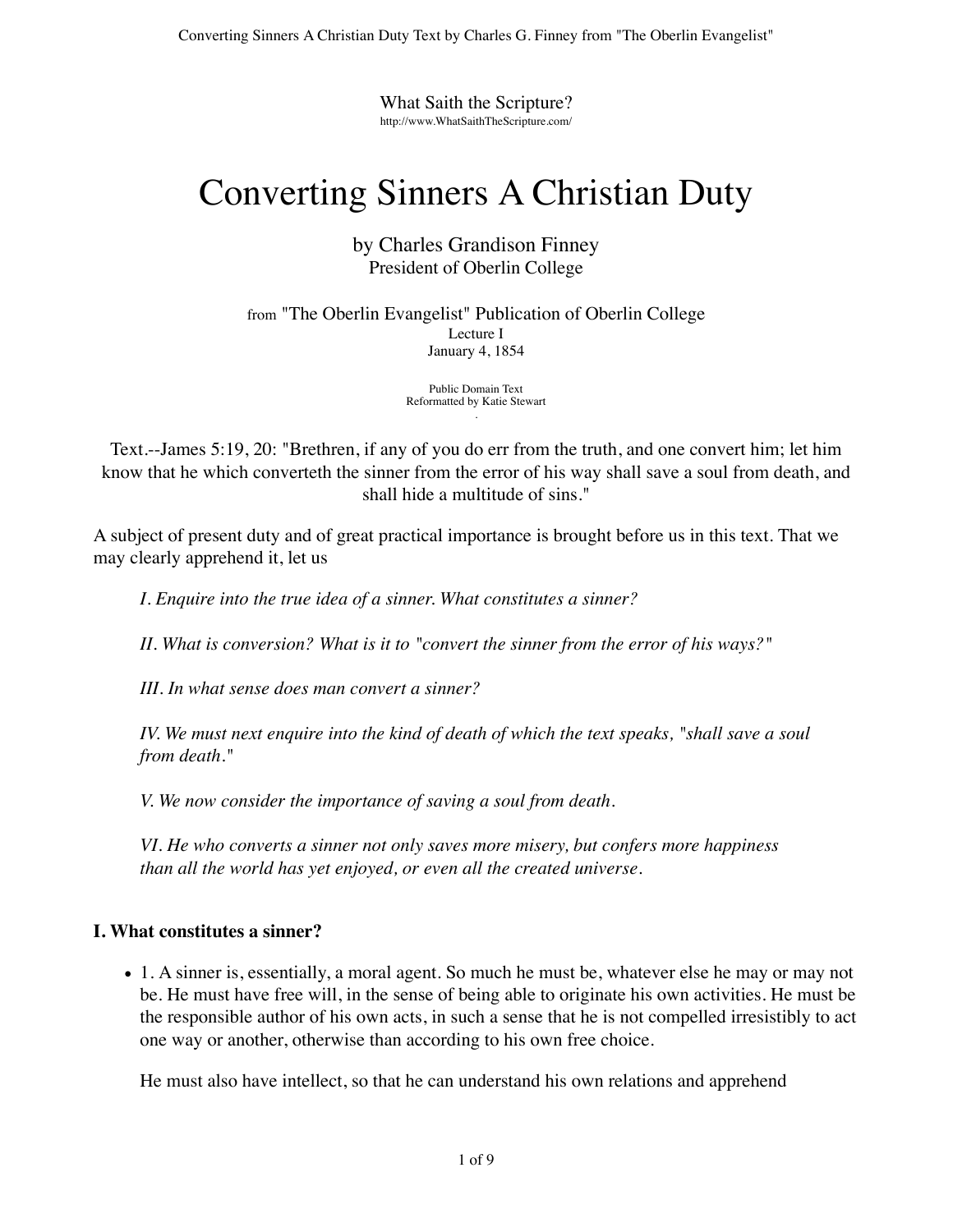his moral responsibilities. An idiot, lacking this element of constitutional character, is not a moral agent and can not be a sinner.

He must also have sensibility, so that he can be moved to action--so that there can be inducement to voluntary activity, and also a capacity to appropriate the motives for right or wrong action.

These are the essential elements of mind, necessary to constitute a moral agent. Yet these are not all the facts which develop themselves in a sinner.

2. He is a selfish moral agent, devoted to his own interests, making himself his own supreme end of action. He looks on his own things, not on the things of others. His own interests, not the interests of others, are his chief concern.

Thus every sinner is a moral agent, acting under this law of selfishness, having free will and all the powers of a moral agent, but making self the great end of all his action. This is a sinner.

3. We have here the true idea of sin. It is in an impor tant sense, error. A sinner is one that "erreth." "He that converteth a sinner from the error of his ways." It is not a mere mistake, for mistakes are made through ignorance or incapacity. Nor is it a mere defect of constitution, attributable to its author. But it is an "error in his ways." It is missing the mark in his voluntary course of conduct. It is a voluntary divergence from the line of duty. It is not an innocent mistake, but a reckless yielding to impulse. It involves a wrong end--a bad intention--a being influenced by appetite or passion, in opposition to reason and conscience. It is an attempt to secure some present gratification at the expense of resisting convictions of duty. This is most emphatically missing the mark.

## **II. What is conversion? What is it to "convert the sinner from the error of his ways?"**

This error lies in his having a wrong object of life--his own present worldly interests. Hence to convert him from the error of his ways is to turn him from this course to a benevolent consecration of himself to God and to human well-being. This is precisely what is meant by conversion. It is changing the great moral end of action. It supplants selfishness and substitutes benevolence in its stead.

#### **III. In what sense does man convert a sinner?**

Our text reads--"If any of you do err from the truth and one convert him"--implying that man may convert a sinner. But in what sense can this be said, and done?

I answer, the change must of necessity be a voluntary one--not a change in the essence of the soul, nor in the essence of the body--not any change in the created constitutional faculties; but a change which the mind itself, acting under various influences, makes as to its own voluntary end of action. It is an intelligent change--the mind, acting intelligently and freely, changes its moral course, and does it for perceived reasons.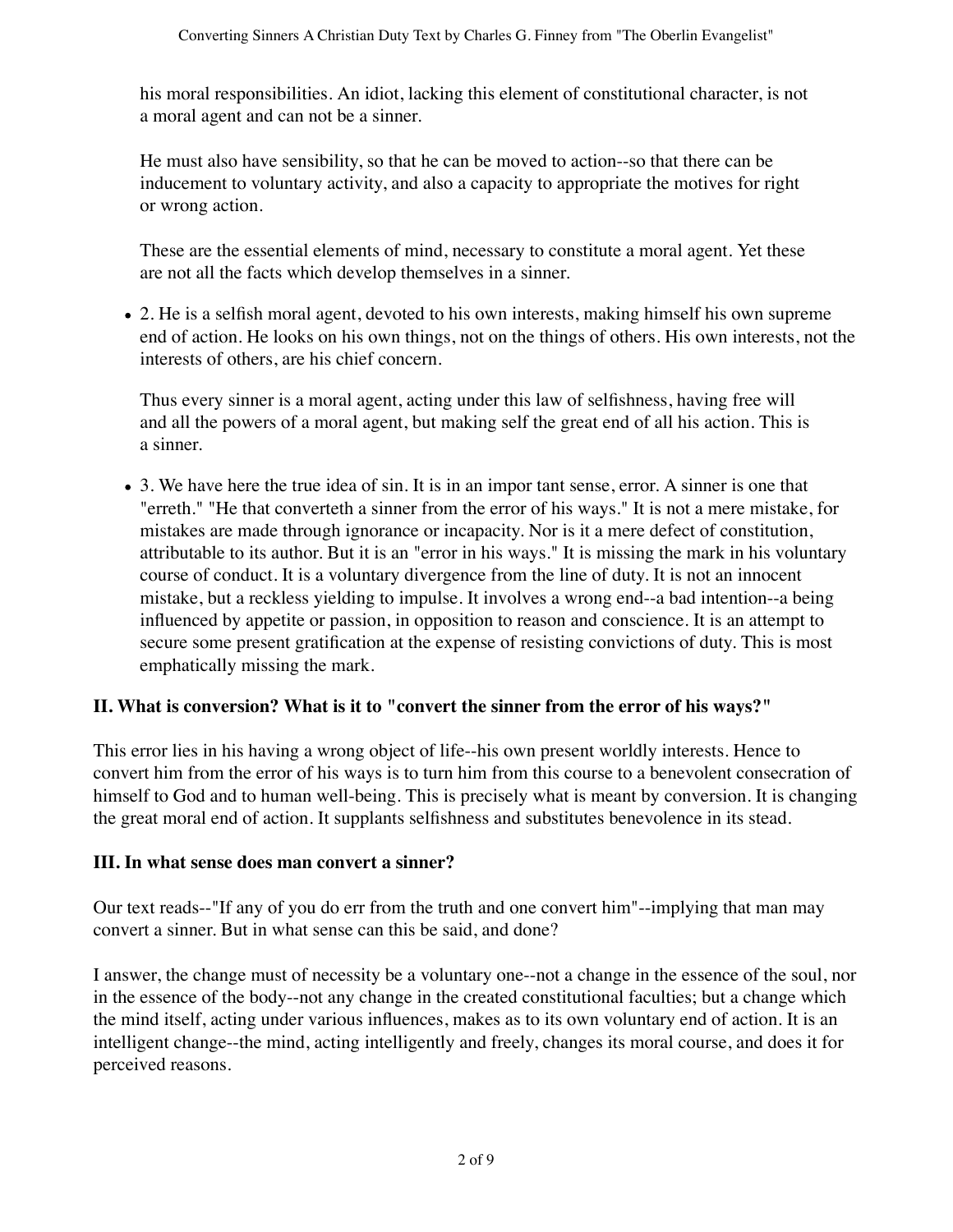The Bible ascribes conversion to various agencies--

(1.) To God. God is spoken of as converting sinners, and Christians with propriety pray to God to do so.

(2.) Christians are spoken of as converting sinners. We see this in our text.

(3.) The truth is also said to convert sinners.

Again, let it be considered, no man can convert another without the co-operation and consent of that other. His conversion consists in his yielding up his will and changing his voluntary course. He can never do this against his own free will. He may be persuaded and induced to change his voluntary course; but to be persuaded is simply to be led to change one's chosen course and choose another.

Even God cannot convert a sinner without his own consent. He cannot, for the simple reason that the thing involves a contradiction. The being converted implies his own consent--else it is no conversion at all. God converts men therefore only as He persuades them to turn from the error of their selfish ways to the rightness of benevolent ways.

So also, man can convert a sinner only in the sense of presenting the reasons that induce the voluntary change and thus persuading him to repent. If he can do this, then he converts a sinner from the error of his ways. But the Bible informs us that man alone never does or can convert a sinner. It holds however that when man acts, humbly depending on God, God works with him and by him. Men are "laborers together with God." They present reasons and God enforces those reasons on the mind. When the minister preaches, or when you converse with sinners, man presents truth, and God causes the mind to see it with great clearness and to feel its personal application with great power. Man persuades and God persuades; man speaks to his ear--God speaks to his heart. Man presents truth through the medium of his senses to reach his free mind; God presses it upon his mind so as to secure his voluntary yielding to its claims. Thus the Bible speaks of sinners as being persuaded;--"Almost thou persuadest me to be a Christian." In this the language of the Bible is entirely natural. Just as if you should say you had turned a man from his purpose, or that your arguments had turned him, or that his own convictions of truth had turned him. So the language of the Bible on this subject is altogether simple and artless, speaking right out in perfect harmony with the laws of mind.

## **IV. We must next enquire into the kind of death of which the text speaks, "shall save a soul from death."**

- 1. Observe, it is a soul, not a body, that is to be saved from death; consequently we may dismiss all thought of the death of the body in this connection. However truly converted, his body must nevertheless die.
- 2. The passage speaks of the death of the soul.
- 3. By the death of the soul is sometimes meant spiritual death--a state in which the mind is not influenced by truth as it should be. The man is under the dominion of sin and repels the influence of truth.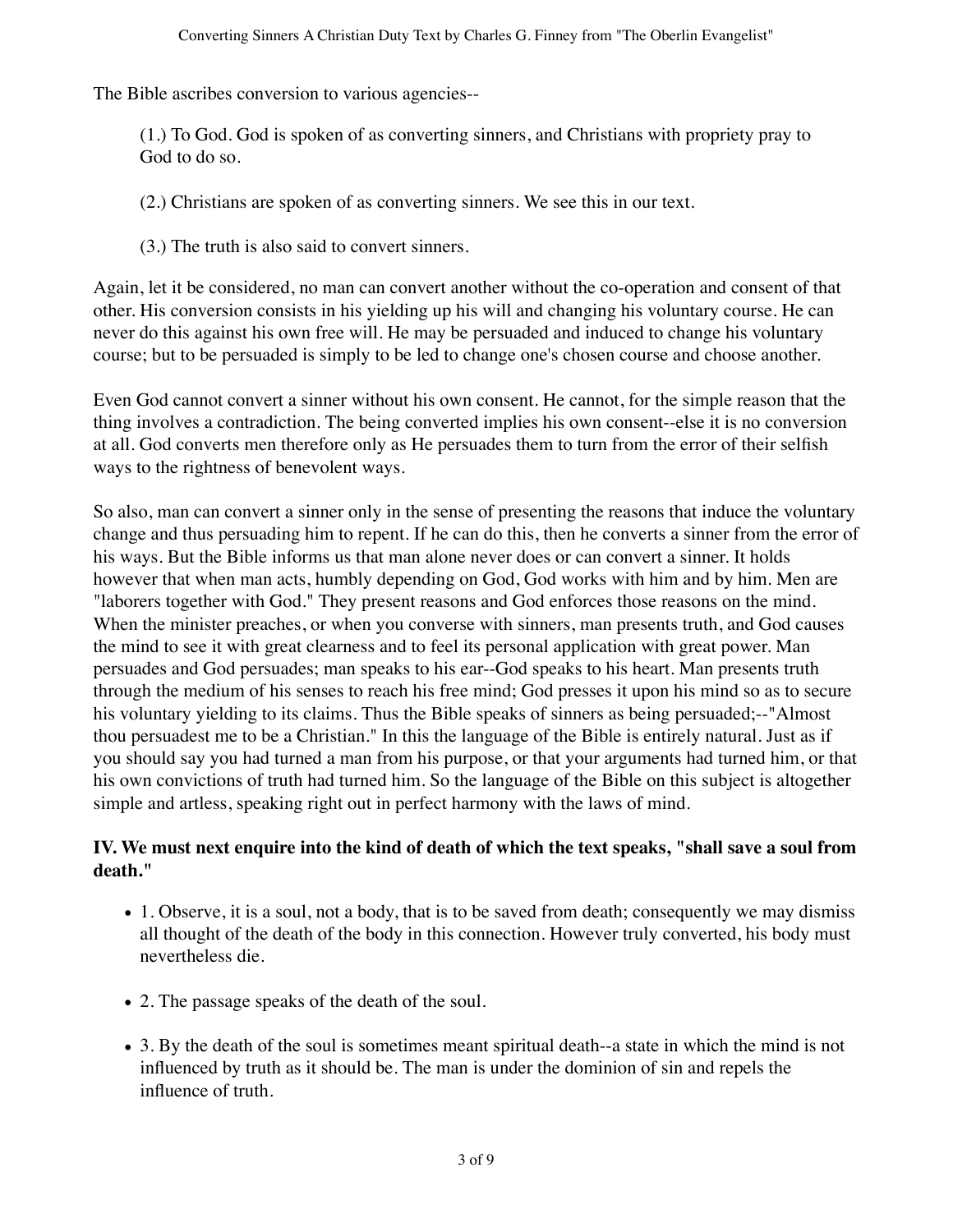4. Or the death of the soul may be eternal death--the utter loss of the soul, and its final ruin. The sinner is of course spiritually dead, and if this condition were to continue through eternity, this would become eternal death. Yet the Bible represents the sinner, dying unpardoned, as "going away into everlasting punishment," and as being "punished with everlasting destruction from the presence of the Lord and from the glory of his power." To be always a sinner is awful enough--is a death of fearful horror; but how terribly augmented is even this when you conceive of it as heightened by everlasting punishment, far away "from the presence of the Lord and from the glory of his power!"

## **V. We now consider the importance of saving a soul from death.**

1. Our text says, he who converts a sinner saves a soul from death. Consequently he saves him from all the misery, he else must have endured. So much misery is saved.

And this amount is greater in the case of each sinner saved than all that has been experienced in our entire world up to this hour. This may startle you at first view and may seem incredible. Yet you have only to consider the matter attentively and you will see it must be true. That which has no end--which swells utterly beyond all our capacities for computation, must surpass any finite amount, however great.

- 2. Yet the amount of actual misery experienced in this world has been very great. As you go about the great cities in any country you can not fail to see it. Suppose you could ascend some lofty eminence and stretch your vision over a whole continent, just to take in at one glance all its miseries. Suppose you had an eye to see all forms of human woe and measure their magnitude--all the woes of slavery, oppression, intemperance, war, lust, disease, heartanguish;--suppose you could stand above some battle-field and hear as in one ascending volume all its groans and curses and take the gauge and dimensions of its unutterable woes; suppose you could hear the echo of its agonies as they roll up to the very heavens;--you must say--there is indeed an ocean of agony here; yet all this is only a drop in the bucket compared with that vast amount, defying all calculation, which each sinner lost must endure, and from which each sinner, converted, is saved. If you were to see the cars rush over a dozen men at once, grinding their flesh and bones, you could not bear the sight. Perhaps you would even faint away. O, if you could see all the agonies of the earth accumulated, and could hear the awful groans ascending in one deafening roar that would shake the very earth, how must your nerves quiver! Yet all this would be merely nothing, compared with the eternal sufferings of one lost soul! And this is true, however low may be the degree of this lost soul's suffering, each moment of his existence.
- 3. Yet farther. The amount of suffering thus saved is greater not only than all that ever has been but than all that ever will be endured in this world. And this is true even although the number of inhabitants be supposed to be increased a million-fold, and their miseries be augmented in like proportion. No matter how low the degree of suffering which the sinner would endure, yet our supposition, if the earth's population increased a million-fold, and its aggregate of miseries augmented in like proportion, cannot begin to measure the agonies of the lost spirit.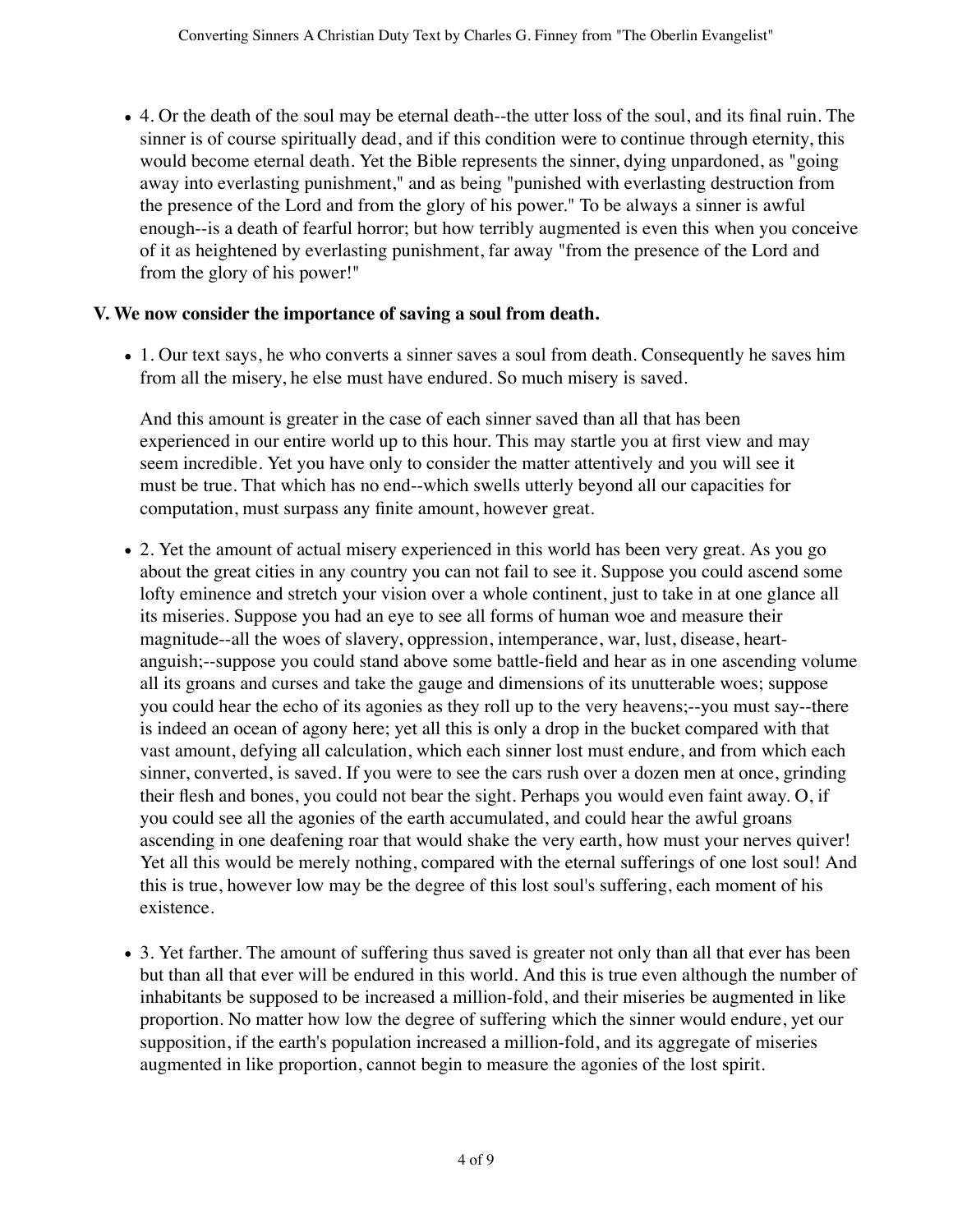4. Or we may extend our comparison and take in all that has yet been endured in the universe--all the agonies of earth and all the agonies of hell combined, up to this hour--yet even so, our aggregate is utterly too scanty to measure the amount of suffering saved, when one sinner is converted. Nay more, the amount thus saved is greater than the created universe ever can endure in any finite duration. Aye, it is even greater--myriads of times greater, than all finite minds can ever conceive. You may embrace the entire conception of all finite minds, of every man and every angel, of all minds but that of God, and still the man who saves one soul from death saves in that single act more misery from being endured than all this immeasurable amount. He saves more misery, by myriads of times, than the entire universe of created minds can conceive.

I am afraid many of you have never given yourselves the trouble to think of this subject. You are not to escape from this fearful conclusion by saying that suffering is only a natural consequence of sin, and that there is no governmental infliction of pain. It matters not at all whether the suffering be governmental or natural. The amount is all I speak of now. If he continues in his sins, he will be miserable forever by natural law, and therefore the man who converts a sinner from his sins saves all this immeasurable amount of suffering.

You may recollect the illustration used by an old divine who attempted to give an approximate conception of this idea, an enlarged conception by means of the understanding. There are two methods of studying and of endeavoring to apprehend the infinite; one by the reason which simply affirms the infinite; and another by the understanding which only approximates toward it by conceptions and estimates of the finite. Both these modes of conception may be developed by culture. Let a man stand on the deck of a ship and cast his eye abroad upon the shoreless expanse of waters, he may get some idea of the vast; or better, let him go out and look at the stars in the dimmed light of evening; he can get some idea of their number and of the vastness of that space in which they are scattered abroad. On the other hand his reason tells him at once that this space is unlimited. His understanding only helps him to approximate toward this great idea. Let him suppose, as he gazes upon the countless stars of ether that he has the power of rising into space at pleasure and that he does ascend with the rapidity of lightning for thousands of years. Approaching those glorious orbs, one after another, he takes in more and more clear and grand conceptions of their magnitude, as he soars on past the moon, the sun, and other suns of surpassing splendor and glory. So of the conceptions of the understanding in reference to the great idea of eternity.

The old writer to whom I alluded supposes a bird to be removing a globe of earth by taking away a single grain of sand once in a thousand years. What an eternity, almost, it would take! And yet this would not measure eternity.

Suppose, sinner, that it is you yourself who is suffering during all this period and that you are destined to suffer until this supposed bird has removed the last grain of sand away. Suppose you are to suffer nothing more than you have sometimes felt; yet suppose that bird must remove, in this slow process, not this world only--for this is but a little speck, comparatively--but also the whole material universe. Only a single grain at a time!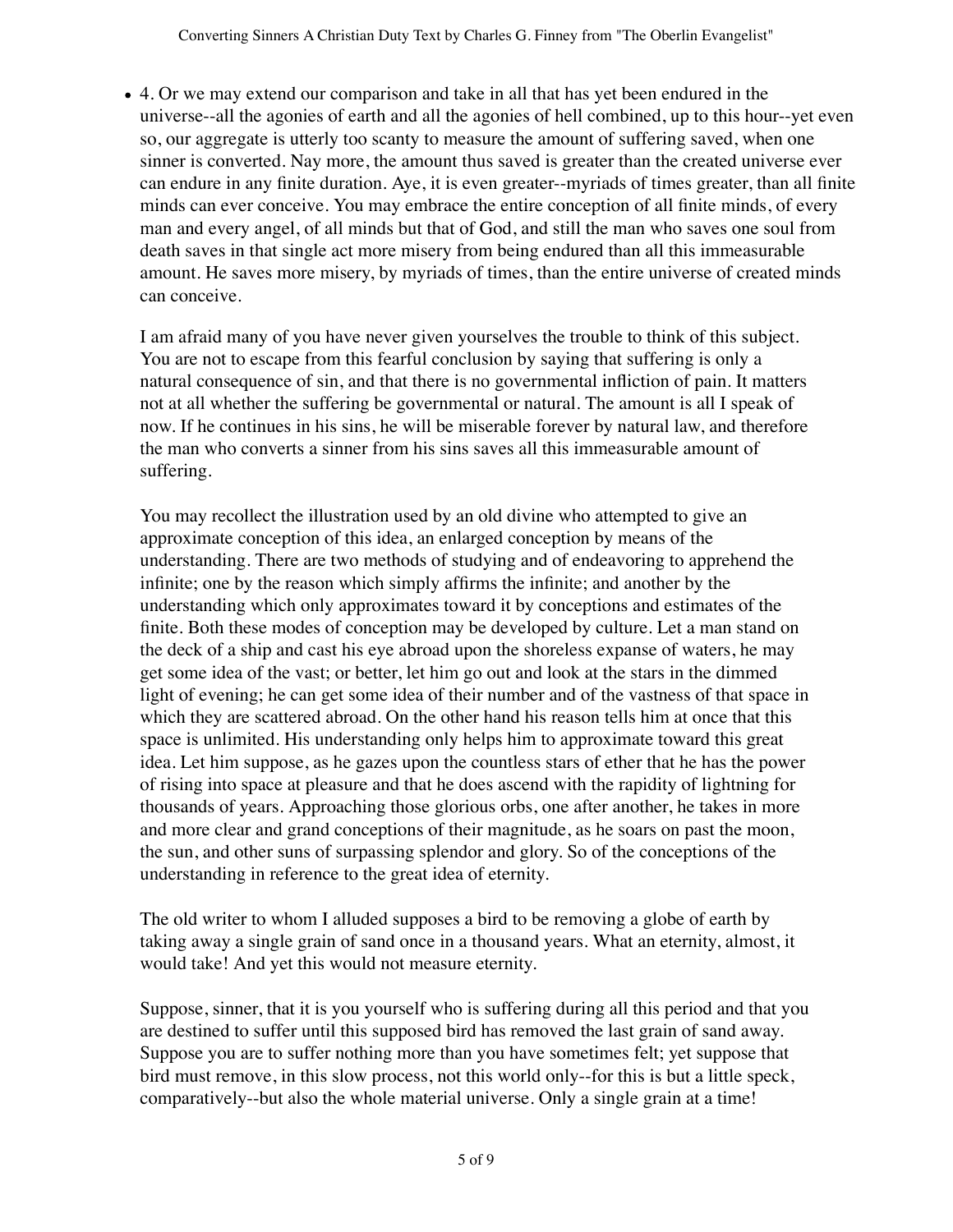Or suppose the universe were a million times more extensive than it is, and then that you must be a sufferer through all this time, while the bird removes slowly a single minute grain once in each thousand years! Would it not appear to you like an eternity? If you knew that you must be de prived of all happiness for all time, would not the knowledge sink into your soul with a force perfectly crushing?

But after all, this is only an understanding conception. Let this time thus measured roll on, until all is removed that God ever created or ever can create, even so, it affords scarcely a comparison, for eternity has no end. You can not even approximate towards its end. After the lapse of the longest period you can conceive, you have approached no nearer than you were when you first begun. O sinner, "can your heart endure, or your hands be strong in the day when God shall deal thus with you?"

But let us look at still another view of the case.

## **VI. He who converts a sinner not only saves more misery, but confers more happiness than all the world has yet enjoyed, or even all the created universe.**

You have converted a sinner, have you? Indeed! Then think what has been gained! Does any one ask--What then? Let the facts of the case give the answer. The time will come when he will say--In my experience of God and divine things, I have enjoyed more than all the created universe had done up to the general judgment--more than the aggregate happiness of all creatures, during the whole duration of our world; and yet my happiness is only just begun! Onward, still onward--onward forever rolls the deep tide of my blessedness, and evermore increasing!

Then look also at the work in which this converted man is engaged. Just look at it. In some sunny hour when you have caught glimpses of God and of his love and have said--O if this might only last forever! O, you have said, if this stormy world were not around me! O, if my soul had wings like a dove, then would I fly away and be at rest. Those were only aspirations for the rest of heaven--this which the converted man enjoys above is heaven. You must add to this the rich and glorious idea of eternal enlargement--perpetual increase. His blessedness not only endures forever, but increases forever. And this is the bliss of every converted sinner.

If these things be true, then,

- 1. Converting sinners is the work of the Christian life. It is the great work to which we, as Christians, are especially appointed. Who can doubt this?
- 2. It is the great work of life because its importance demands that it should be. It is so much beyond any other work in importance that it cannot be rationally regarded as anything other or less than the great work of life.
- 3. It can be made the great work of life, because Jesus Christ has made provision for it. His atonement covers the human race and lays the foundation so broad that whosoever will may come. The promise of his Spirit to aid each Christian in this work is equally broad, and was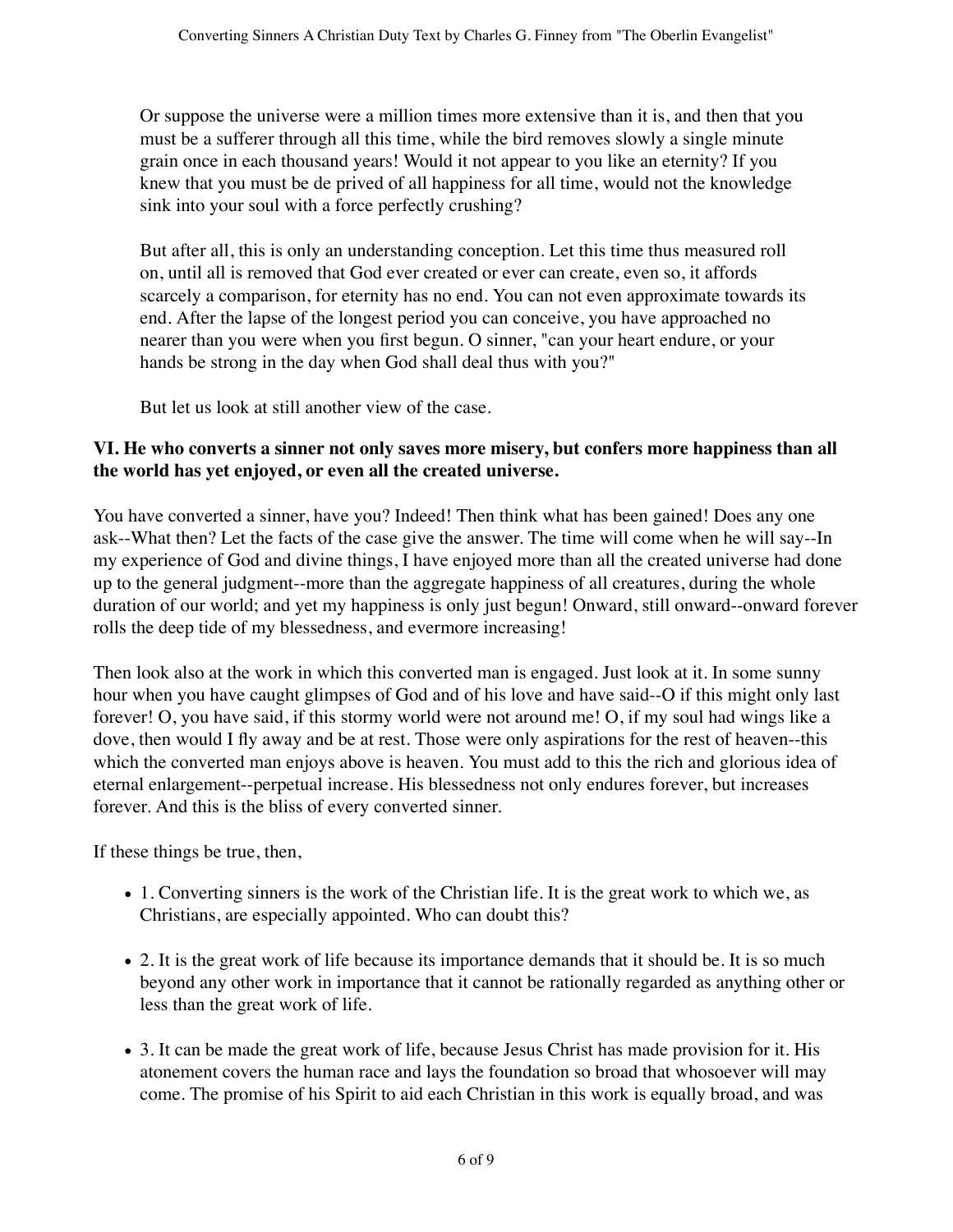designed to open the way for each one to become a laborer together with God in this work of saving souls.

- 4. Benevolence can never stop short of it. Where so much good can be done and so much misery can be prevented, how is it possible that benevolence can fail to do its utmost?
- 5. Living to save others is the condition of saving ourselves. No man is truly converted who does not live to save others. Every truly converted man turns from selfishness to benevolence, and benevolence surely leads him to do all he can to save the souls of his fellow-man. This is the changeless law of benevolent action.
- 6. The self-deceived are always to be distinguished by this peculiarity--they live to save themselves. This is the chief end of all their religion. All their religious efforts and activities tend toward this sole object. If they can secure their own conversion so as to be pretty sure of it, they are satisfied. Sometimes the ties of natural sympathy embrace those who are especially near to them--but selfishness goes commonly no further--except as a good name may prompt them on.
- 7. Some persons take no pains to convert sinners, but act as if this were a matter of no consequence whatever. They do not labor to persuade men to be reconciled to God.
- 8. Some seem to be waiting for miraculous interposition. They take no pains with their children or friends. Very much as if they felt no interest in the great issue, they wait and wait for God, or miracle to move. Alas, they do nothing in this great work of human life!
- 9. Many professed Christians have no faith in God's blessing, and no expectation, thereby, of success. Consequently they make no effort in faith. Their own experience is good for nothing to help them, because never having had faith, they never have had success. Many ministers preach so as to do no good. Having failed so long, they have lost all faith. They have not gone to work expecting success, and hence they have not had success.
- 10. Many professors of religion, not ministers, seem to have lost all confidence. Ask them if they are doing anything; they answer truly--nothing. But if their hearts were full of the love of souls, or of the love of Christ, they would certainly make efforts. They would at least try to convert sinners from the error of their ways. They would live religion--would hold up its light as a natural spontaneous thing.
- 11. Each one, male or female, of every age, and in any position in life whatsoever, should make it a business to save souls. There are indeed many other things to be done; let them have their place. But don't neglect the greatest of all.
- 12. Many professed Christians seem never to convert sinners. Let me ask you how is it with you? Some of you might reply--Under God, I have been the means of saving some souls. But some of you can not even say this. You know you have never labored honestly and with all your heart for this object. And you do not know that you have ever been the means of converting one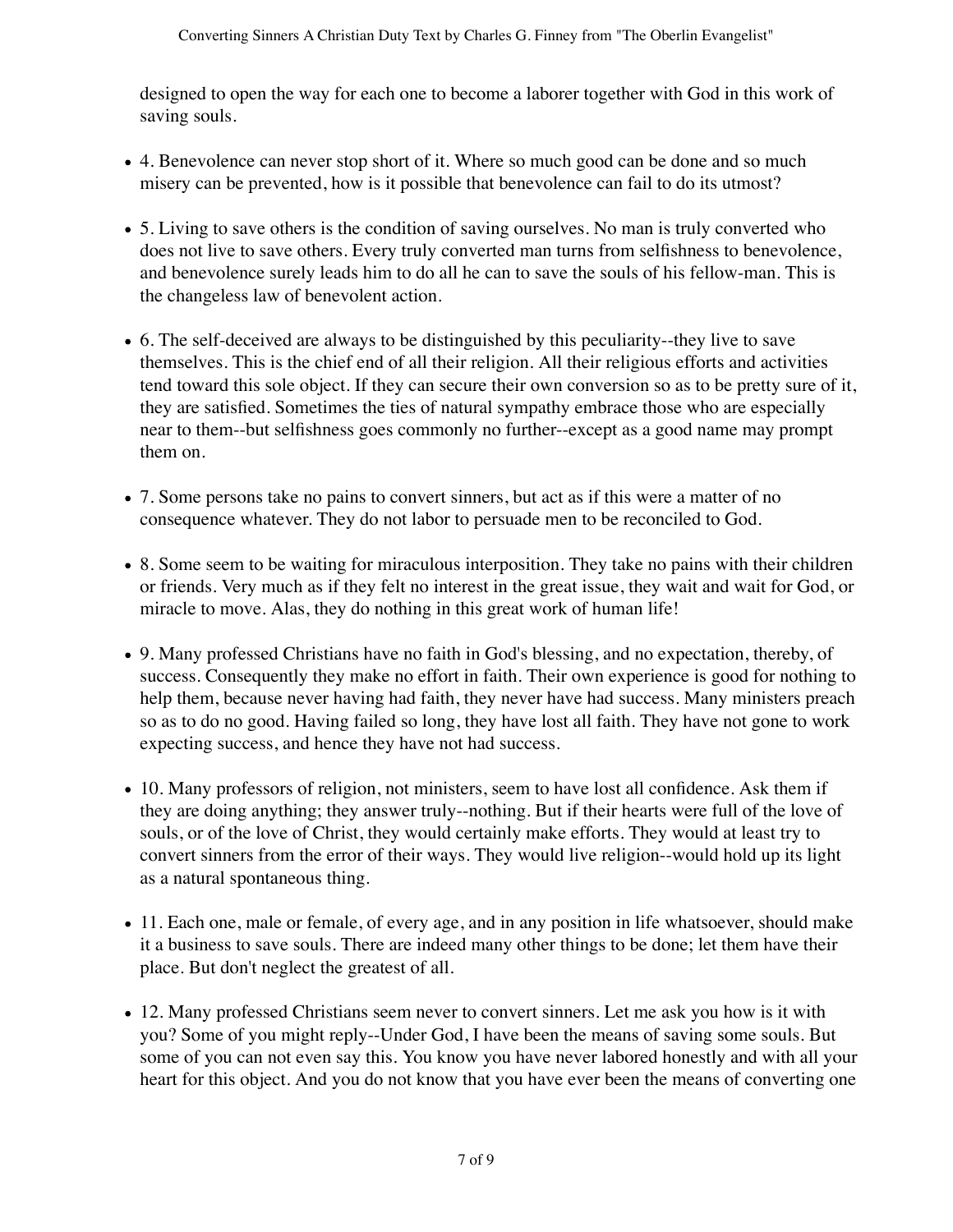sinner.

What shall I say of those young converts here? Have you given yourselves up to this work? Are you laboring for God? Have you gone to your impenitent friends, even to their rooms and by personal, affectionate entreaty, besought them to be reconciled to God?

By your pen and by every form of influence you can command, have you sought to save souls and do what you can in this work? Have you succeeded?

Suppose all the professors of religion in this congregation were to do this, each in their sphere and each doing all they severally could do, how many would be left unconverted? If each one should say--"I lay myself on the altar of my God for this work; I confess all my past delinquencies; henceforth, God helping me, this shall be the labor of my life;" if each one should begin with removing all the old offences and occasions of stumbling--should publicly confess and deplore his remissness and every other form of public offence, confessing how little you have done for souls, crying out: O how wickedly I have lived in this matter! but I must reform, must confess, repent, and change altogether the course of my life;--if you were all to do this and then set yourselves each in your place, to lay your hand in all earnest ness upon your neighbor and pluck him out of the fire--how glorious would be the result!

But to neglect the souls of others and think you shall yet be saved yourself is one of guilt's worst blunders! For unless you live to save others, how can you hope to be saved yourself? "If any man have not the Spirit of Christ, he is none of his."

## **GLOSSARY**

of easily misunderstood terms as defined by Mr. Finney himself. Compiled by Katie Stewart

- **Complacency, or Esteem**: "Complacency, as a state of will or heart, is only benevolence 1. modified by the consideration or relation of right character in the object of it. God, prophets, apostles, martyrs, and saints, in all ages, are as virtuous in their self-denying and untiring labours to save the wicked, as they are in their complacent love to the saints." *Systematic Theology (LECTURE VII).* Also, "approbation of the character of its object. Complacency is due only to the good and holy." *Lectures to Professing Christians (LECTURE XII).*
- **Disinterested Benevolence**: "By disinterested benevolence I do not mean, that a person who is 2. disinterested feels no interest in his object of pursuit, but that he seeks the happiness of others for its own sake, and not for the sake of its reaction on himself, in promoting his own happiness. He chooses to do good because he rejoices in the happiness of others, and desires their happiness for its own sake. God is purely and disinterestedly benevolent. He does not make His creatures happy for the sake of thereby promoting His own happiness, but because He loves their happiness and chooses it for its own sake. Not that He does not feel happy in promoting the happiness of His creatures, but that He does not do it for the sake of His own gratification." *Lectures to Professing Christians (LECTURE I).*
- 3. **Divine Sovereignty**: "The sovereignty of God consists in the independence of his will, in